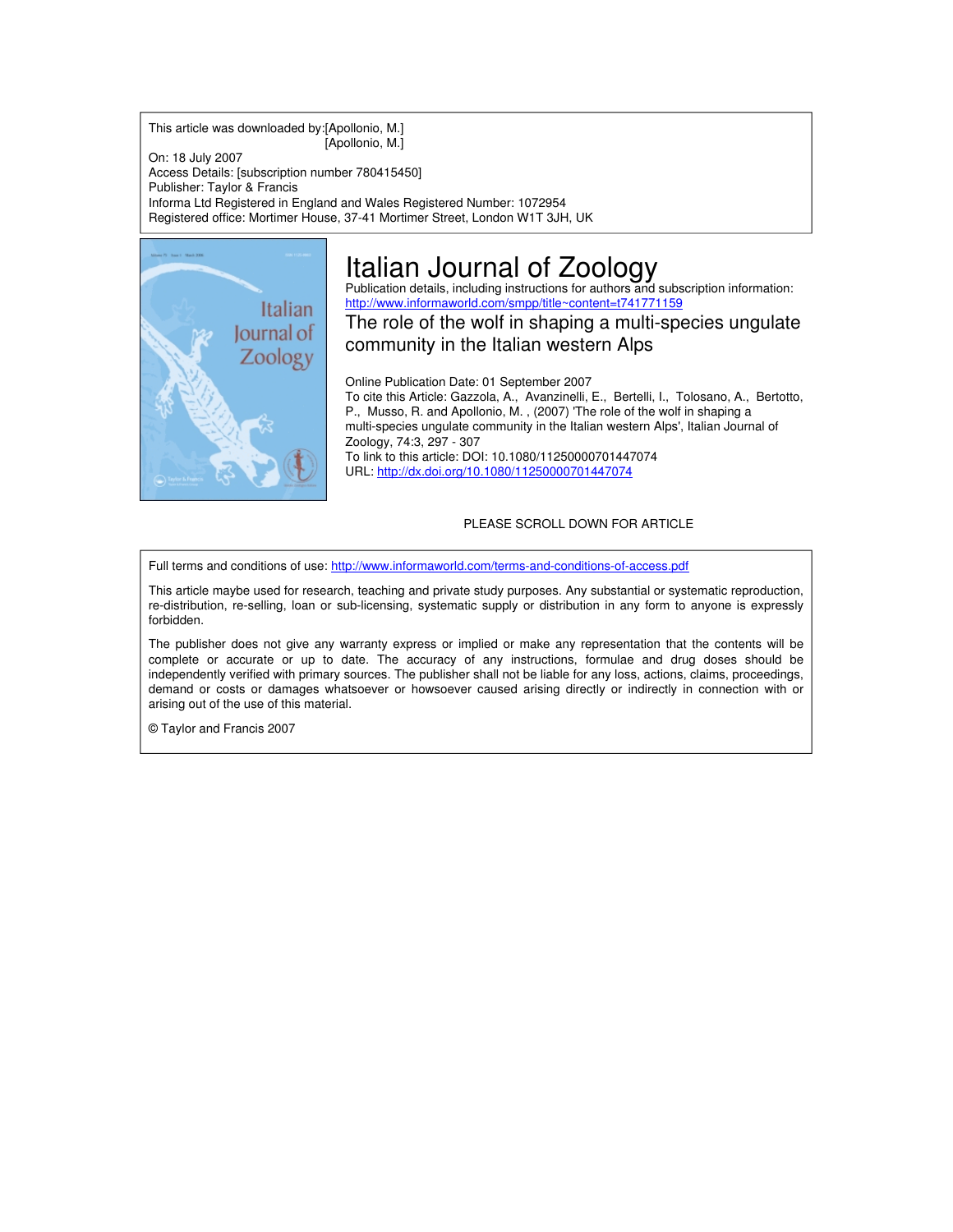

## The role of the wolf in shaping a multi-species ungulate community in the Italian western Alps

A. GAZZOLA<sup>1</sup>, E. AVANZINELLI<sup>1</sup>, I. BERTELLI<sup>1</sup>, A. TOLOSANO<sup>2</sup>, P. BERTOTTO<sup>2</sup>, R. MUSSO $^3$  & M. APOLLONIO $^{1\ast}$ 

 $^1$ Department of Zoology and Evolutionary Genetics, University of Sassari, Sassari, Italy,  $^2$ Provincial Administration of Turin, Turin, Italy, and <sup>3</sup>Alpine hunting district CATO2

(Received 6 July 2006; accepted 13 December 2006)

### Abstract

The impact of predation by wolves on prey populations was analysed in a portion of the western Alps characterized by a rich wild ungulate community. The number of wolves ranged from 7 to 15  $(1.7-2.9 \text{ wolves}/100 \text{ km}^2)$  during the study period (2000–2001). The diet of wolves mainly consisted of wild ungulates. Red deer and roe deer were the staple prey, while chamois was consumed less despite its high density. From 2000 to 2002, wolves annually removed 20–34 red deer, 21–58 roe deer, and 7–14 chamois per  $100 \text{ km}^2$ . These amounts were equivalent to 19–51% of the annual mortality of red deer, 6– 28% of roe deer and 6–9% of chamois. Additionally, hunting accounted for 58–94% of the annual mortality of red deer, 18– 29% of roe deer and 22–43% of chamois. Other mortality factors (i.e. traffic accidents, disease, poaching) constituted a small percentage of the annual mortality of red deer (5–6%), roe deer (6–9%) and chamois (1%). During the study period, the density of prey animals was stable. Wolf predation did not seriously affect ungulate populations. The role of wolves on wild ungulate populations in the Susa Valley seemed to be compensatory.

Keywords: Wolf, Canis lupus, ungulate, predation, Italy

### Introduction

During the last century, in most countries of Central and Western Europe, the wolf (Canis lupus Linneus, 1758) was exterminated. Wolf populations were fragmented and survived in small populations in remote, scarcely populated, hilly or mountainous areas of the Iberian Peninsula, the Balkans and Italy (Boitani & Ciucci 1993; Promberger & Hofer 1994). The Italian wolf population reached a historical minimum around 1970, when it was estimated at about 100 individuals (Boitani & Zimen 1975). Legal protection since 1972, the setting up of protected areas, human abandoning of the countryside, expansion of woodlands, reintroduction and restocking of wild ungulate species are important factors that have led to the reconstruction of a wolf–multiple prey species ecosystem. All this finally contributed to the recolonization by the wolf of its historical range (Apollonio 1992, 2004; Apollonio et al. 2004a, b).

Between 1970 and 1990, the wolf population grew and, in 1990, was estimated at 500–1000 individuals. The re-establishment of good ecological conditions had a big impact on the trophic ecology of the wolves. In fact, they responded to the recovery of wild ungulate populations by a marked shift in feeding habits, that are now based on wild ungulates in most of the northern Italian and French Alps (Mattioli et al. 1995; Meriggi et al. 1996; Poulle et al. 1997; Capitani et al. 2004; Gazzola et al. 2005). However, Italy is characterized by high human population density and activity even in mountainous areas. For this reason, the Italian mountains are constituted by a mosaic of small and medium-sized areas with high abundance and diversity of wild ungulates (Apollonio et al. 2004b). Italian wolf conservation is based on the maintenance of good ecological features in these areas.

Information on the effects of predation by wolves on wild ungulates lends support to wildlife managers in their ensuring a sustainable ungulate hunting bag

<sup>\*</sup>Correspondence: Marco Apollonio, Department of Zoology and Evolutionary Genetics, University of Sassari, Via Muroni 25, I-07100, Sassari, Italy. Tel: +39 079-228667. Fax: +39 079-228665. Email: marcoapo@uniss.it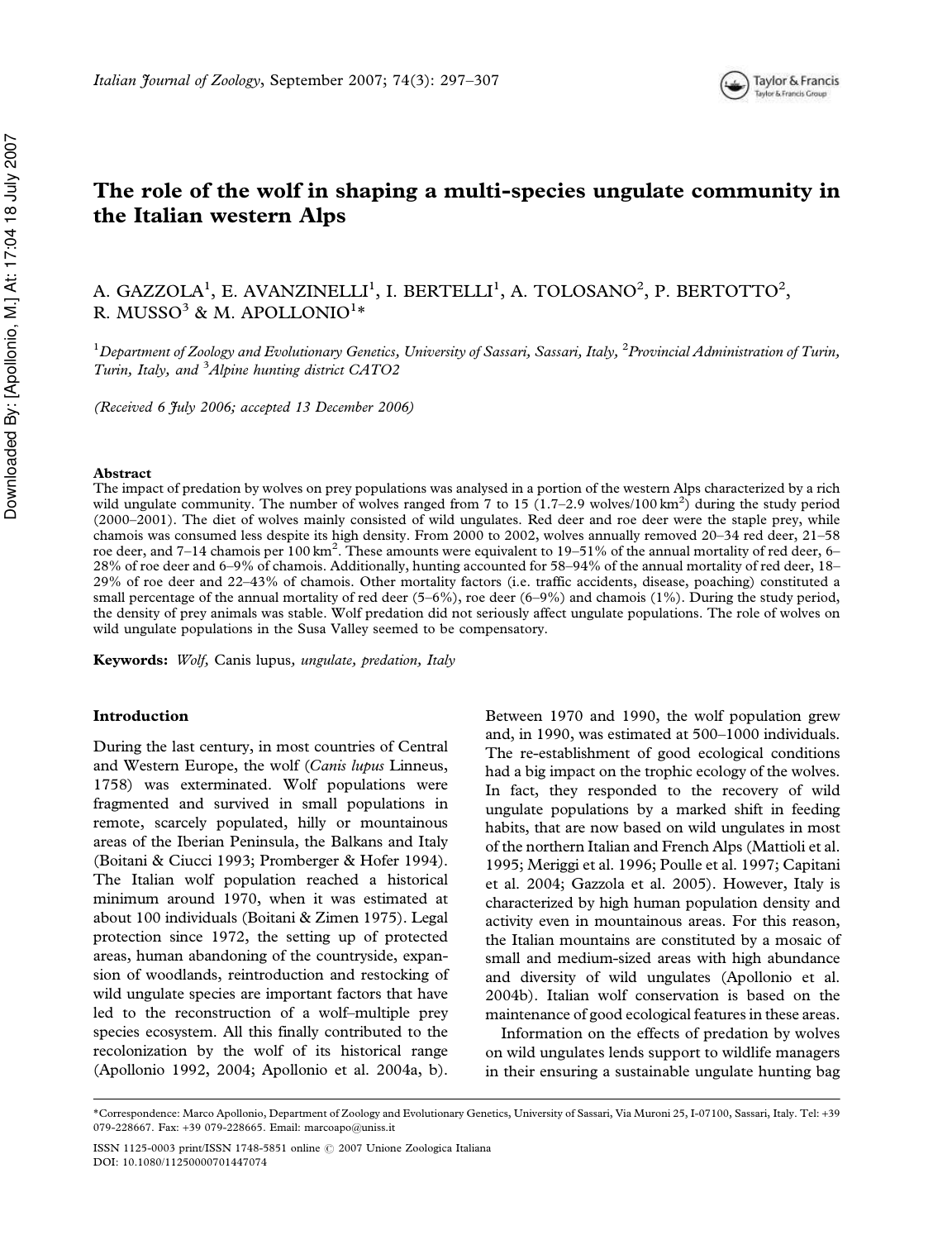after wolf recolonization, and it is important to determine this role in the context of conservation and rational management of living natural resources (Głowaciński & Profus 1997). This is even more important in areas of recent recolonization like the Alps, where the wolf's role in ungulate dynamics is an issue among the hunting community.

We evaluated the effect of wolf predation over three years in an area of a western Alpine region (the Upper Susa Valley) recently recolonized by wolves and characterized by a rich wild ungulate community. The mortality induced by wolves was compared with densities of ungulates and mortality factors, such as harvesting by hunters and other natural/ human mortality aspects.

### Materials and methods

The study area is located in an Alpine region in the western part of Turin province  $(45^{\circ}05'N, 7^{\circ}00'E)$ , and extends over  $523 \text{ km}^2$  from 800 to 3300 m a.s.l. The landscape at lower altitude is a mixture of mixed woods of beech (Fagus silvatica), maple (Acer platanoides) and birch (Betula pubescens) and fields, while from 1100 to 2300 m a.s.l., coniferous forests comprised of pine (Pinus sylvestris), spruce (Picea abies), and larch (Larix decidua) are dominant. Above 2300 m, alpine meadows and rocky areas are the main habitats.

From 1850 to 1970, the wild ungulate community of Susa Valley was poor: cervids were rare after the end of the 19th century and became extinct during World War II. Although the chamois never disappeared, it fell to a low density. Since 1962, reintroduction and restocking of wild ungulates was the task of hunting associations and the Turin Province Administration (Luccarini & Mauri 2000; Demeneghi et al. 1987). Thanks to these operations, rapidly growing wild ungulate populations have been restored in Susa Valley, and in 1985 hunting was again permitted (Demeneghi et al. 1987). Currently, a rich wild ungulate community lives in Alta Valle di Susa constituted by six species: chamois (Rupicapra rupicapra), roe deer (Capreolus capreolus), red deer (Cervus elaphus), wild boar (Sus scrofa), alpine ibex (Capra ibex) and moufflon (Ovis orientalis musimon). The first four ungulate species are annually harvested by hunters.

Flocks of sheep and goats and herds of cows are freeranging on high pastures from May to October and are stabled in the valley during the rest of the year. During the study period, the presence of two stable wolf packs (Bardonecchia pack; Gran Bosco pack) was verified in the study area. The climate is continental with prolonged snow cover in winter from October– November to April–May, depending on altitude.

### Wolf status

To evaluate wolf status, we used snow-tracking and wolf-howling techniques. The largest number of wolves of each wolf pack was accepted as the size of the wolf pack in a given season (following Jedrzejewski et al. 2000). Two seasons were considered: May–October (summer); November–April (winter).

During the winter season, wolves were tracked in presence of fresh snow (24–48 h after snowfall). When a wolf trail was found, it was followed until the number of individuals travelling along it became distinguishable. The largest number of wolves travelling together within a considered area was used as an estimate of winter pack size.

Wolf-howling surveys were carried out, only in summer from late June to end October, to ascertain the presence of wolf packs and their reproductive status (i.e. birth of a litter). The approach described as 'saturation census' by Harrington and Mech (1982) was adapted to local requirements, dictated especially by the mountainous topography.

Sampling sites were located in prominent places, in order to maximize the range of audibility and to minimize sound dispersion. The equipment, artificial stimuli, and session protocols have been described elsewhere [\(Gazzola et al. 2002\).](https://www.researchgate.net/publication/42365440_Temporal_changes_of_howling_in_South_European_wolf_packs?el=1_x_8&enrichId=rgreq-b24d4744-4b2d-44ff-a4ac-1617c28c05db&enrichSource=Y292ZXJQYWdlOzIzMjk4MjQ0NztBUzoxNjI2MzgwMDQ3NjA1NzZAMTQxNTc4NzMzMDA0NQ==) The whole census area was divided into two sectors, defined on the basis of hypothetical activities range of wolf packs, and for every working night, two adjacent sectors were covered simultaneously by different teams. Home sites, when located, were monitored by further howling sessions once a week. Home sites were never visited by researchers during their use by wolves, and the number of howling wolves (pup/adult) was determined when possible. Each reply by packs to wolf-howling stimulus was recorded. Pack size was determined by maximum number of pups and adults heard in all replies collected during each summer.

### Wolf feeding habits and energy requirements

Wolf food habits were assessed by scat analysis. Prey remains (hairs and bones), fruit and grasses, found in every scat, were dried at  $50^{\circ}$ C for 24 h. Prey remains were identified on the basis of a reference collection of mammal hairs. Moreover, the age of the ungulates recovered from wolf scats was determined through the analysis of recognizable bone fragments, teeth, and macroscopic comparison of hairs (see Materials and methods in [Mattioli et al. 1995\).](https://www.researchgate.net/publication/235801019_Wolf_food_habits_and_wild_ungulate_availability_in_the_Foreste_Casentinesi_National_Park_Italy?el=1_x_8&enrichId=rgreq-b24d4744-4b2d-44ff-a4ac-1617c28c05db&enrichSource=Y292ZXJQYWdlOzIzMjk4MjQ0NztBUzoxNjI2MzgwMDQ3NjA1NzZAMTQxNTc4NzMzMDA0NQ==) We distinguished two age classes for cervids and chamois: juveniles  $(<1$  year of age) and adults  $(>1$  year). When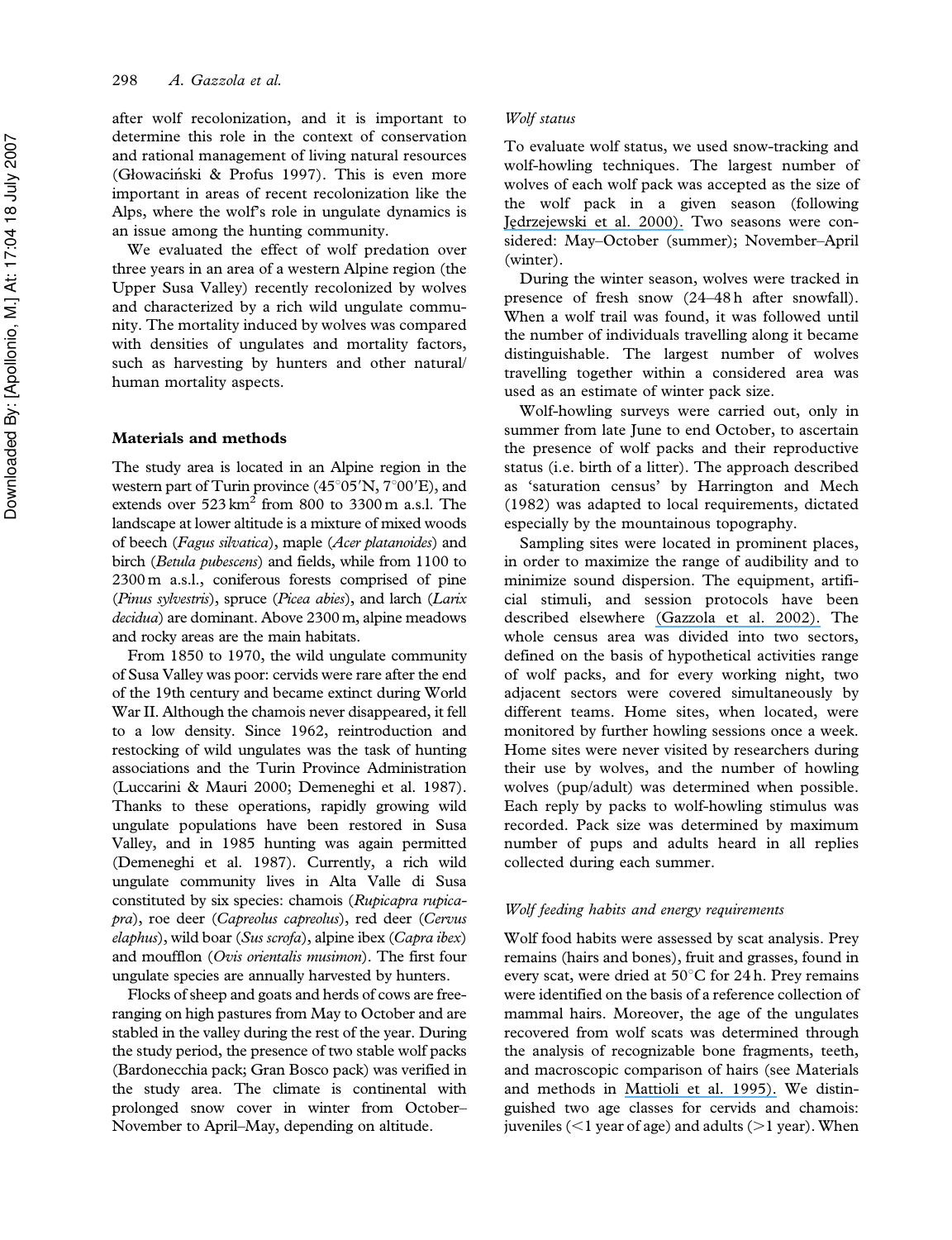a component at a specific taxonomic group could not be recognized, it was considered to be undetermined.

On the basis of 716 scats collected from May 2000 to April 2003, we calculated the relative biomass (Bio) of ungulate species and other mammals. Using the volume values, we applied the biomass model of Ciucci et al. (2001):  $y=0.274 + 0.011x$ , where y represents the biomass (kg) of prey for each collectable scat and  $x$  is the live weight of prey. For wolf diet analysis two seasons were considered: May–October (summer), November–April (winter).

Daily food consumption by wolves was calculated through the field metabolic rate (FMR) for all eutherian mammals (Głowaciński & Profus 1997). The equation, derived from Nagy's formula (1987), is closely correlated with body mass: FMR  $(kJ/d)=2.58$  $W^{0.862}$ , where W is body weight in g. This allows indirect estimates of total daily energy expenditure of a free-living animal. Since food consumption is affected by body mass, the wolf pack age structure was taken into account, but for summer only, because wolves reach adult body mass in midwinter.

Data from Italy give an average body weight of 32 kg for an adult wolf  $(>1$  year old). The average body mass of young individuals was considered to be 16 kg in summer. Calculations based on FMR yielded 2.6 kg of meat per day for an adult wolf and 1.4 kg for a young one.

On the basis of the number of wolves and structure of packs (young/adults), we calculated the seasonal body mass required by wolves. Moreover, we took into account a second method to evaluate the impact of wolves on a wild ungulate community. On the basis of the kill rate by wolves in eastern Poland (Jędrzejewski et al. 2002), it was determined that a wolf over six months old needs 5.6 kg of meat each day (PW), while 2.8 kg are necessary for a young wolf ( $\leq$ six months) [\(Kojola et al. 2004\).](https://www.researchgate.net/publication/229772059_Predation_on_European_wild_forest_reindeer_Rangifer_tarandus_fennicus_by_wolves_Canis_lupus_in_Finland_J_Zool?el=1_x_8&enrichId=rgreq-b24d4744-4b2d-44ff-a4ac-1617c28c05db&enrichSource=Y292ZXJQYWdlOzIzMjk4MjQ0NztBUzoxNjI2MzgwMDQ3NjA1NzZAMTQxNTc4NzMzMDA0NQ==)

### Average body weight of prey

Table I reports the average body mass of each wolf food item. That for staple prey (cervids and chamois) was based on local data from hunting bags. Sex and age of prey consumed by wolves were taken into account. Moreover, values of average body mass of ungulates, taken for calculations, were reduced by 10% for juveniles and 25% for adults (Fuller 1989; Okarma 1992; Głowaciński & Profus 1997) on account of inedible and indigestible parts of their bodies (large bones, hair and stomach).

On the basis of consumption rates for each wild ungulate, we calculated the effective usage of carcasses by wolves. Based on the mass of 112 carcass remnants, wolves consumed 55% of their live

Table I. Mean body mass of wolf prey items.

|            | Body mass (kg)         |                      |                      |  |  |  |  |
|------------|------------------------|----------------------|----------------------|--|--|--|--|
| Prey items | Adult or mean<br>value | Young<br>(in winter) | Young<br>(in summer) |  |  |  |  |
| Red deer   | 110.4                  | 57.8                 | 26.5                 |  |  |  |  |
| Roe deer   | 25.0                   | 15.4                 | 8.0                  |  |  |  |  |
| Chamois    | 30.2                   | 14.2                 | 11.0                 |  |  |  |  |
| Moufflon   | 29.5                   |                      |                      |  |  |  |  |
| Wild boar  | 20.3                   |                      |                      |  |  |  |  |
| Hare       | 3.0                    |                      |                      |  |  |  |  |
| Marmot     | 4.5                    |                      |                      |  |  |  |  |
| Rodent     | 0.03                   |                      |                      |  |  |  |  |
| Sheep      | 66.8                   |                      |                      |  |  |  |  |
| Goat       | 44.9                   |                      |                      |  |  |  |  |
| Cattle     | 110.0                  |                      |                      |  |  |  |  |

mass in red deer, 85% in roe deer and 73% in chamois. It was assumed that young individuals were completely consumed by wolves in summer.

Live weights of the wild prey species quantitatively unimportant in wolf diet were taken from previous studies [\(Bassano et al. 1999; Mattioli et al.](https://www.researchgate.net/publication/258509384_I_selvatici_delle_Alpi_piemontesi_Biologia_e_Gestione?el=1_x_8&enrichId=rgreq-b24d4744-4b2d-44ff-a4ac-1617c28c05db&enrichSource=Y292ZXJQYWdlOzIzMjk4MjQ0NztBUzoxNjI2MzgwMDQ3NjA1NzZAMTQxNTc4NzMzMDA0NQ==) unpublished). The mean body weight of different domestic ungulates was based on data from species bred in the study area. Moreover, sex, age and use of livestock carcass by wolves in the study area were taken into account (Dalmasso 2003 unpublished).

### Surveys and mortality of the ungulate community

Surveys of cervids were performed each April from 2000 to 2002. Chamois census was carried out each year in June. Data on wild ungulates were obtained by observations from vantage points to estimate number of individuals, sex, and age structure of each species. Summer abundance of ungulates was calculated on the basis of their late winter counts, on the percentage of adult females in the population and on female fertility. The latter data were obtained by counts of foetuses found in females shot by hunters and found dead in the study area (Ferroglio, personal communication).

Data on ungulate mortality of the study area were given by the Provincial Administration of Turin (Servizio Tutela della Flora e della Fauna). Species, age (juvenile or adult), sex, and condition of ungulate carcasses found in the whole study area were determined, and the cause of death was recorded. That for ungulates was evaluated by the veterinary staff of Turin University. Data on annual hunting harvests were provided by the Game Alpine Department (CATO2) and by Gran Bosco Natural Park Administration.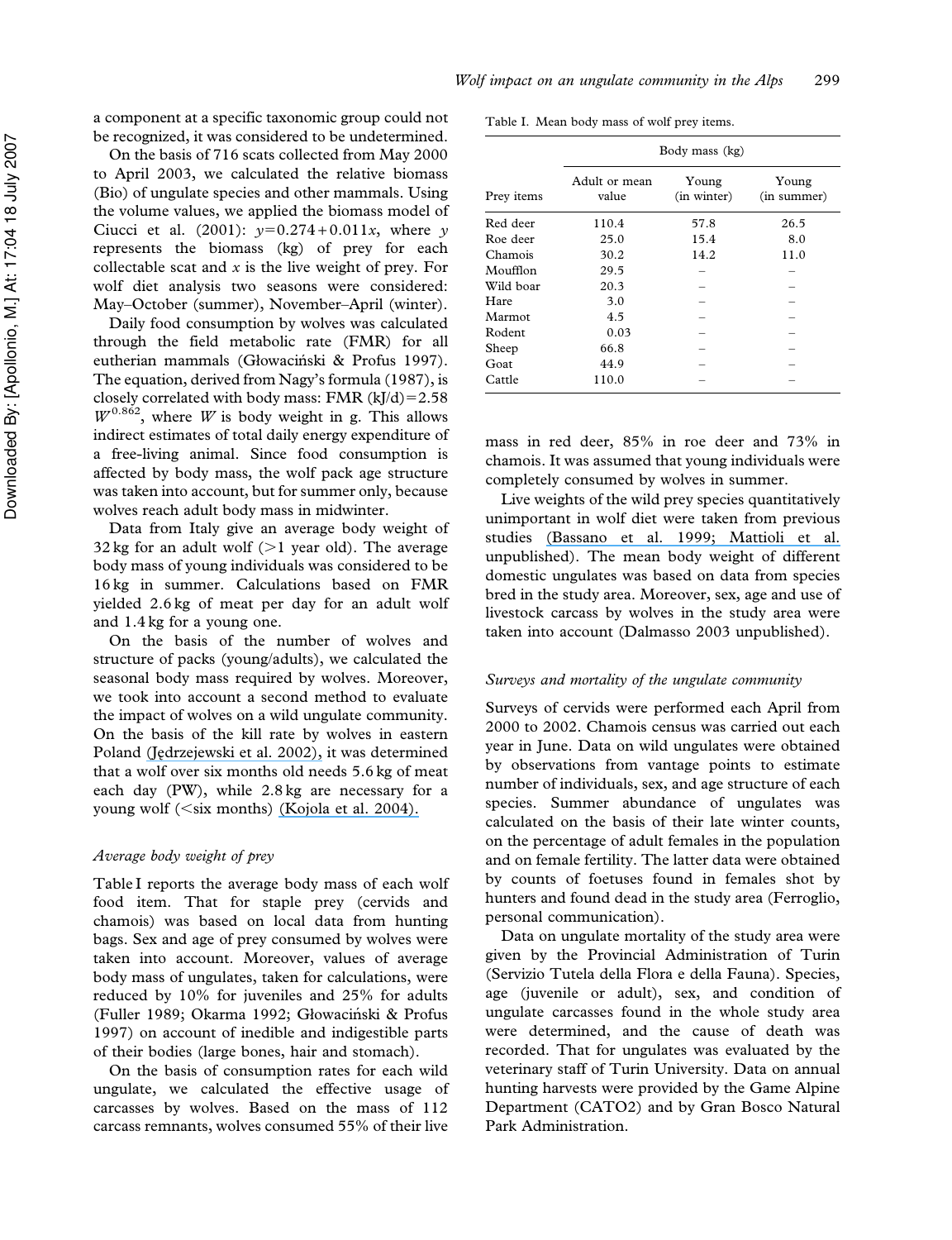### Results

### Wolf dynamics

During 2000–2003, we monitored two wolf packs: the Bardonecchia pack (2–9 wolves) and the Gran Bosco pack (3–6 wolves). The total number of wolves ranged from 7 to 15 (Table II).

During May 2000–April 2001, the Bardonecchia pack was composed of 2–3 wolves, but after summer 2001, it grew in size (7–9 wolves). Data about pack reproduction are available for summers 2001 and 2002, but not for summer 2000.

The size of the Gran Bosco pack was stable from summer 2000 to winter 2001/02 (5–6 wolves) but decreased (3 individuals) during the last year. Reproduction was confirmed only in summer 2000.

Direct observations and wolf-howling technique provided an estimate of the number of pups in each pack. During summer 2000, the Gran Bosco pack was composed of 2 adult wolves and 3 pups. During summer 2001, two pups were heard in the Bardonecchia pack, but we hypothesised a litter size of 6 pups on the basis of snow-tracking data. In summer 2002, the wolf pack was constituted by 4 adults and 3 pups.

### Wild ungulate dynamics

Roe deer and chamois were the most abundant species in the ungulate community, followed by red deer (Table III). Wild boar was scarce and was not censused. Ibex had been recently reintroduced (1994–1996), and 75 individuals were present. Moufflon was present on the edge of the study area with about 50 individuals. Data of density and

Table II. Wolf population dynamics.

|                      | 2000–2001 |                 | $2001 - 2002$                             |    | 2002-2003        |    |  |
|----------------------|-----------|-----------------|-------------------------------------------|----|------------------|----|--|
|                      |           |                 | Summer Winter Summer Winter Summer Winter |    |                  |    |  |
| Bardonecchia<br>pack | 2         | 3 <sup>7</sup>  | $3 (+6^*)$                                |    | $9 \t 4 \t (+3)$ | 8  |  |
| Gran Bosco<br>pack   | $2 (+3)$  | $6\overline{6}$ | 6                                         | 6  | 3                | 3  |  |
| Number of<br>wolves  |           | 9               | 15                                        | 15 | 10               | 11 |  |

(+) litter size, \* number of pups hypothesized.

population increases of main wolf prey species were calculated for each year (Table III).

### Wolf diet

The most important prey of wolves was wild ungulates (Table IV), which constituted 51.5– 98.9% of the biomass consumed (summer: 51.5– 77.7%; winter: 95.3–98.9%). Cervids represented 43.3–65.9% of total biomass eaten by wolves in summer and 87.4–92.3% in winter. Livestock was an important food item only in summer (summer: 20.7–45.6%; winter: 0.0–4.1%) while chamois was the third most important prey in winter (summer: 4.4–15.2%; winter: 4.0–10.9%).

### The impact on the wild ungulate population of wolves, hunting harvests and other causes of mortality

On the basis of the field metabolism rate (FMR) an adult wolf (32 kg) needs 2.56 kg of meat per day, while a young wolf ( $<$ 6 months old; weight: 16 kg)

Table III. Population dynamics of staple wolf preys in Alta Valle di Susa (2000–2002).

|                                                    | Years (late winter to late winter) |             |             |               |  |
|----------------------------------------------------|------------------------------------|-------------|-------------|---------------|--|
| Parameters (no. of individuals/100 $\text{km}^2$ ) | $2000 - 01$                        | $2001 - 02$ | $2002 - 03$ | $Mean + SD$   |  |
| Red deer (Cervus elaphus)                          |                                    |             |             |               |  |
| Density in late winter                             | 218                                | 218         | 223         | $219 \pm 2.7$ |  |
| Juveniles born in spring                           | 83                                 | 66          | 78          | $76 + 8.7$    |  |
| Density in summer                                  | 327                                | 284         | 296         | $302 + 22.0$  |  |
| Annual mortality                                   | 109                                | 66          | 73          | $83 + 22.8$   |  |
| Roe deer (Capreolus capreolus)                     |                                    |             |             |               |  |
| Density in late winter                             | 251                                | 234         | 232         | $239 + 10.4$  |  |
| Juveniles born in spring                           | 299                                | 236         | 201         | $245 + 49.4$  |  |
| Density in summer                                  | 613                                | 487         | 435         | $512 + 91.6$  |  |
| Annual mortality                                   | 363                                | 253         | 204         | $273 + 81.4$  |  |
| Chamois (Rupicapra rupicapra)                      |                                    |             |             |               |  |
| Density in late winter                             | 350                                | 355         | 341         | $349 + 7.1$   |  |
| Juveniles born in spring                           | 150                                | 108         | 105         | $121 + 24.9$  |  |
| Density in summer                                  | 568                                | 458         | 461         | $495 + 62.7$  |  |
| Annual mortality                                   | 218                                | 102         | 119         | $147 + 62.6$  |  |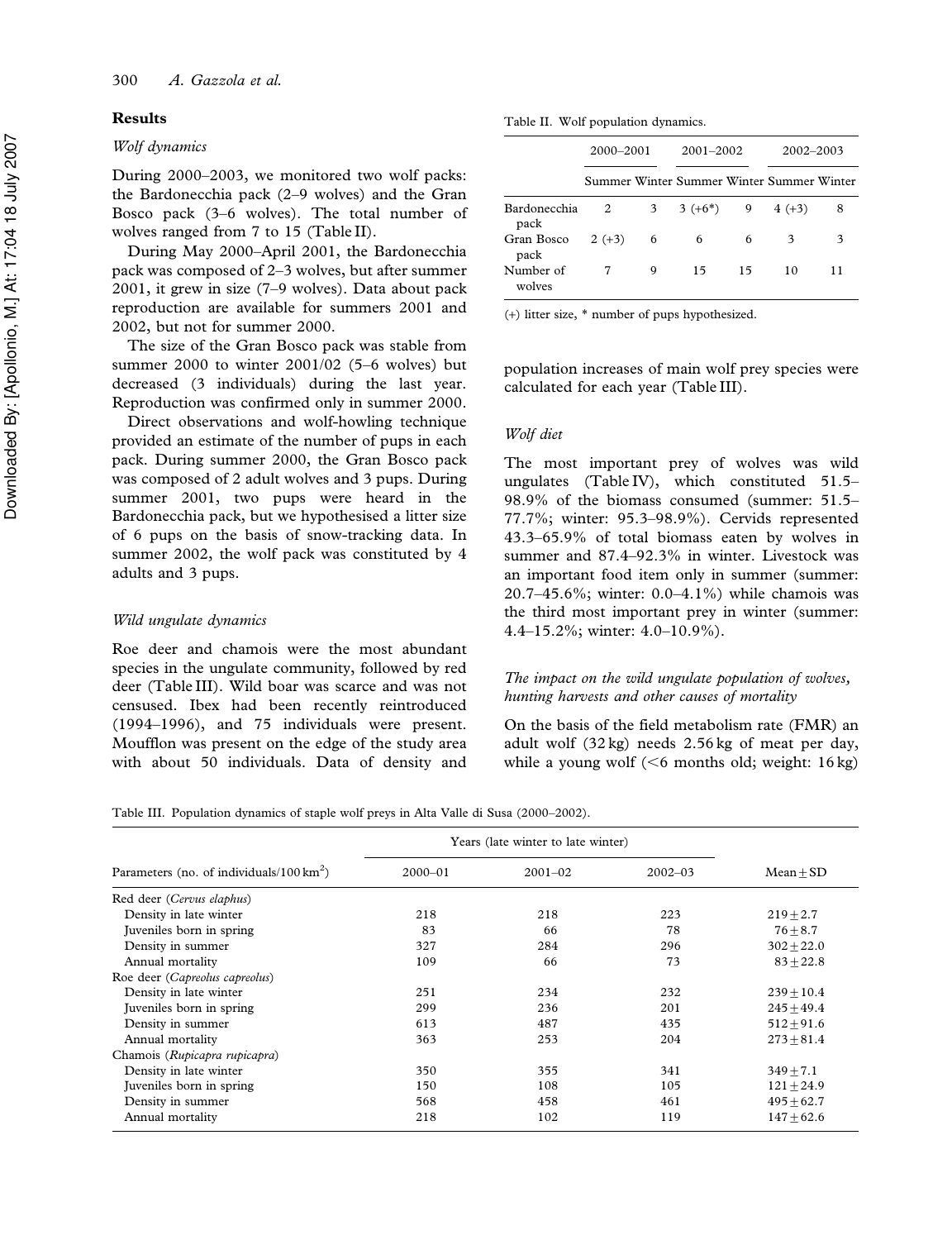|             | $2000 - 01$ |        | $2001 - 02$ |        | $2002 - 03$ |        |
|-------------|-------------|--------|-------------|--------|-------------|--------|
| Food items  | Summer      | Winter | Summer      | Winter | Summer      | Winter |
| Red deer    | 39.6        | 64.5   | 22.0        | 71.5   | 36.1        | 41.2   |
| Roe deer    | 14.4        | 23.0   | 17.4        | 18.7   | 27.4        | 51.1   |
| Chamois     | 18.5        | 10.9   | 4.0         | 4.0    | 9.7         | 6.4    |
| Moufflon    | 0.0         | 0.5    | 1.4         | 0.0    | 0.0         | 0.0    |
| Wild Boar   | 0.6         | 0.1    | 1.1         | 0.3    | 0.9         | 0.0    |
| Alpine Ibex | 0.0         | 0.0    | 0.0         | 0.0    | 0.0         | 0.0    |
| Hare        | 0.5         | 0.8    | 0.2         | 0.5    | 1.6         | 1.2    |
| Marmot      | 2.9         | 0.2    | 2.0         | 0.0    | 0.0         | 0.0    |
| Rodents     | 0.1         | 0.1    | 0.5         | 0.0    | 0.0         | 0.1    |
| Sheep       | 9.8         | 0.0    | 43.6        | 4.5    | 24.4        | 0.0    |
| Goats       | 4.0         | 0.0    | 7.4         | 0.5    | 0.0         | 0.0    |
| Cattle      | 9.6         | 0.0    | 0.0         | 0.0    | 0.0         | 0.0    |
| Total       | 100.0       | 100.0  | 100.0       | 100.0  | 100.0       | 100.0  |

Table IV. Wolf diet (% of biomass).

needs 1.40 kg. Consequently, the mean daily consumed rate was 0.11 prey items per wolf per day, a food requirement amounting to 41.0 ungulates per adult wolf per year (based on the sum of the number of individuals of each species preyed upon by the wolves in the study area) (Table V). Considering cervids only, the average consumed rate by wolves was 0.08 prey per wolf per day. Taking into account the second method, i.e. that of 5.60 kg of meat per day per adult wolf (Jędrzejewski et al. 2002) and 2.8 kg per young wolf (Kojola et al. 2004), we obtained an average of consumed rate of 0.24 prey items per wolf per day. Food requirements per wolf yearly amounted, then, to 87 ungulates (Table V). The average consumption rate by wolves was 0.17 prey item per wolf per day.

Six reports values of predation impact of wolves on staple prey (cervids and chamois) in relation to densities and the annual increase due to reproduction (estimated number of young born annually). Considering wolf food expenditure calculated according to Nagy's formula (FMR), from summer 2000 to winter 2002/03, wolves annually killed  $25 \pm 8.1$ ungulates/100 km<sup>2</sup> (mean  $\pm$  SD). The highest predation was on cervids (41–78 individuals/  $100 \text{ km}^2$ ), followed by chamois (7-14 individuals/ 100 km<sup>2</sup> ). The numbers of red deer and roe deer consumed by wolves were similar during 2000–2001 (red deer: 20-34 individuals/100 km<sup>2</sup>; roe deer: 21-38 individuals/100  $km^2$ ), but markedly different in the last year (red deer: 20 individuals/100  $\text{km}^2$ ; roe deer: 58 individuals/100  $\text{km}^2$ ).

Table V. Food requirement per adult wolf (32 kg) estimated by FMR formula (Nagy 1987) and based on mean daily food intake by eastern Poland wolves (Jedrzejewski et al. 2002).

|             |           | Daily consumption rate per adult wolf<br>(kg/d/wolf) |                                  | Annual consumption rate per adult wolf<br>(no. of individuals/a/wolf) |                                  |  |
|-------------|-----------|------------------------------------------------------|----------------------------------|-----------------------------------------------------------------------|----------------------------------|--|
| Food items  | % biomass | $(2.56 \text{ kg}/\text{d/wolf})$                    | $(5.6 \text{ kg}/\text{d/wolf})$ | $(2.56 \text{ kg}/\text{d/wolf})$                                     | $(5.6 \text{ kg}/\text{d/wolf})$ |  |
| Red deer    | 55.3      | 1.42                                                 | 3.10                             | 12.4                                                                  | 26.8                             |  |
| Roe deer    | 22.6      | 0.58                                                 | 1.27                             | 20.0                                                                  | 43.1                             |  |
| Chamois     | 8.6       | 0.22                                                 | 0.48                             | 6.7                                                                   | 14.4                             |  |
| Moufflon    | 0.2       | 0.01                                                 | 0.01                             | 0.1                                                                   | 0.3                              |  |
| Wild Boar   | 0.4       | 0.01                                                 | 0.02                             | 0.4                                                                   | 0.8                              |  |
| Alpine Ibex | 0.0       | 0.00                                                 | 0.00                             | 0.0                                                                   | 0.0                              |  |
| Hare        | 0.6       | 0.01                                                 | 0.03                             | 1.8                                                                   | 3.9                              |  |
| Marmot      | 0.8       | 0.02                                                 | 0.04                             | 2.6                                                                   | 5.6                              |  |
| Rodents     | 0.1       | 0.00                                                 | 0.01                             | 46.4                                                                  | 99.8                             |  |
| Sheep       | 8.6       | 0.22                                                 | 0.48                             | 4.5                                                                   | 9.8                              |  |
| Goats       | 1.4       | 0.04                                                 | 0.08                             | 1.0                                                                   | 2.1                              |  |
| Cattle      | 1.4       | 0.04                                                 | 0.08                             | 0.2                                                                   | 0.4                              |  |
| Total       | 100.0     | 2.56<br>5.60                                         |                                  |                                                                       |                                  |  |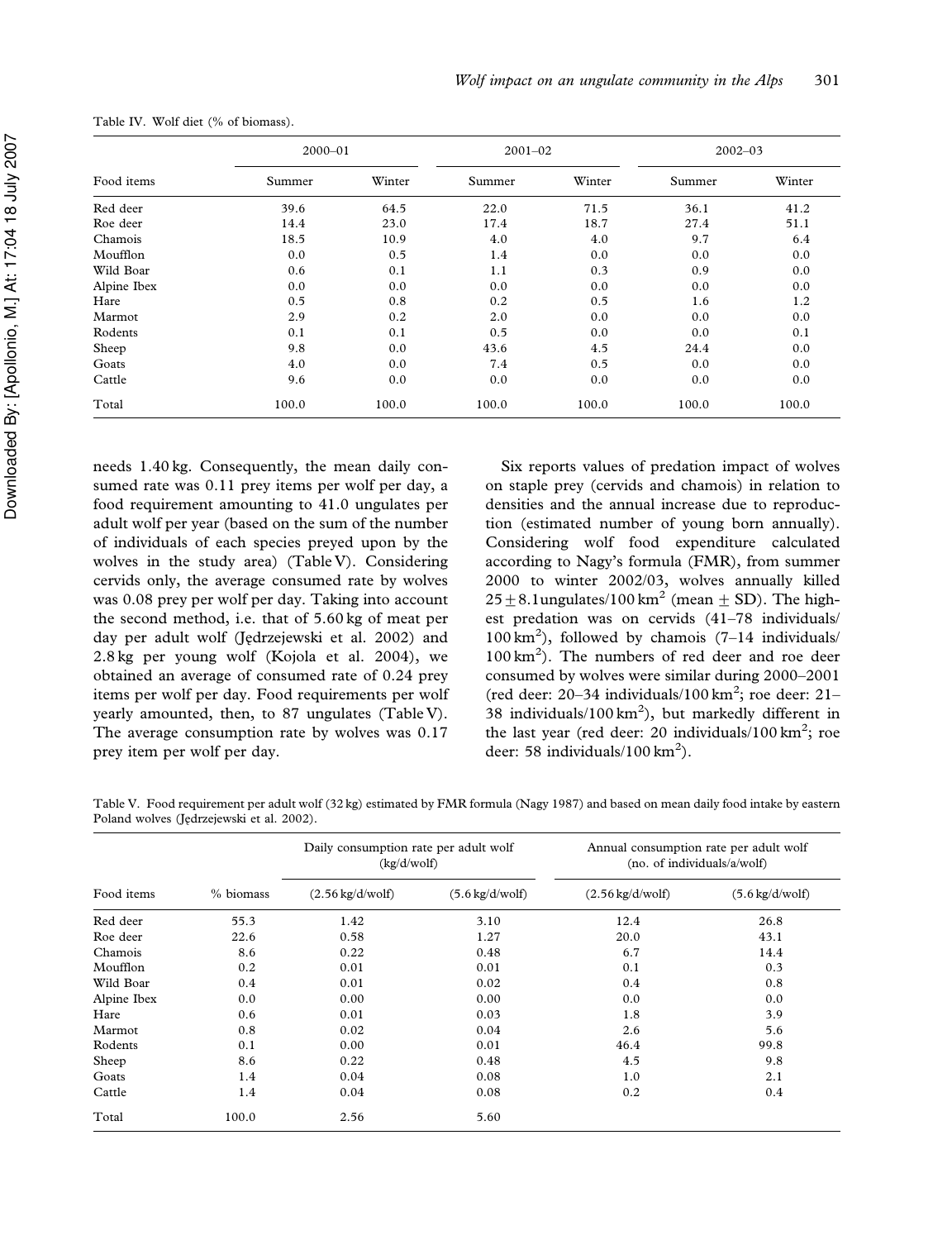Wolf predation on red deer, expressed as a percentage of deer consumed out of the total deer counted, constituted  $8 + 3.2%$  of deer censused in summer. The maximum value (12%) was recorded during 2001. During the study period, the impact of wolf predation on roe deer population increased from 3 to 13% (mean value:  $8+5.0$ %), while on chamois the percentage was 2% and stayed stable over the years.

Wolf predation, expressed as a percentage of kills of annual increase, constituted  $34 \pm 14.7\%$  in red deer,  $17+1.1\%$  in roe deer,  $9+1.5\%$  in chamois; however, with respect to the total annual mortality (the difference between summer and subsequent late winter densities), it amounted for red deer to  $32 \pm 16.7$ %; for roe deer to  $16 \pm 11.1\%$ , and for chamois to  $7 \pm 1.5\%$ .

On the basis of mean daily food consumption by Polish wolves (5.6 kg/day/wolf), the wolf impact clearly doubled with respect to the previous method (Table VI). The annual number of red deer consumed by wolves was  $53\pm16.5$  individuals/100 km<sup>2</sup>, while for roe deer it was  $83 \pm 40$  individuals/100 km<sup>2</sup> and for chamois  $23 \pm 7$  individuals/100 km<sup>2</sup>. The annual predation on ungulates did not exceed 28% of spring density in any one prey. Red deer, however, suffered much more wolf predation than did roe deer and chamois (Table VI).

In the same period, hunters (Table VII) annually harvested 156–175 ungulates/100 km<sup>2</sup> (red deer: 61  $\pm$  0.6 head/100 km<sup>2</sup>; roe deer: 57  $\pm$  7.6 head/  $100 \text{ km}^2$ ; ; chamois:  $44 \pm 3.0$  head/100 km<sup>2</sup>). Moreover, a supplement of ungulates dying from other mortality factors was annually found by rangers (19–41 ungulates/100 km $^2$ ). Hunting harvest on red deer compared with annual mortality amounted to  $77 \pm 18.1\%$ , a value much higher than those for roe deer and chamois, respectively,  $22 \pm 6.1\%$  and  $33 \pm 10.5\%$ . On the contrary, considering the influence of 'other causes' of death, roe deer yielded the highest percentage of annual mortality  $(8+1.8\%)$ . Low values were recorded for red deer  $(5\pm0.7\%)$  and for chamois  $(1\pm0.5\%).$ 

Harvest by hunters appeared a more important factor on red deer mortality than did wolf predation, and together they played a relevant role in the annual mortality (FMR: 77–145%; PW: 107–208%). Instead, wolf predation on roe deer played a small part in the annual mortality, while the major impact was represented by hunting pressure together with 'other causes' (27–37%). Hunting harvest seemed to be the most important mortality factor for chamois (22–43%).

### Discussion

In the Alps, the abundance and richness of the wild ungulate community is actually much higher now than at the time of wolf eradication, 150 years ago, when chamois only survived in small numbers, while other wild ungulates became extinct.

Wolf restoration produced a new level of complexity in the ecosystem, but its influence on prey population is difficult to determine. Under certain circumstances, wolves can reduce, or even locally eradicate, some prey species (Mech & Karns 1977). At other times, wolf predation may only be compensatory for other mortality causes that occur in the absence of wolves (Ballard et al. 1987). Klein (1995) reported that the black-tailed deer population of Coronation Island was wiped out by wolves after their introduction. On the contrary, on Isle Royale wolves coexist with the world's highest density of moose (Peterson et al. 1998).

The influence of wolves on ungulate populations is very difficult to evaluate, especially in complex European biocenoses. In fact, in North America often only one ungulate species dominates (moose, Alces alces; white-tailed deer, Odocoileus virginianus; or caribou, Rangifer tarandus caribou); instead, most European countries are characterized by richer communities of ungulates (Okarma 1985).

Numerous studies on the effect of wolves on ungulates have been conducted mainly in North America (Peterson et al. 1984; Mech et al. 1987; Gasaway et al. 1992; White & Garrott 2005), but none have yet been made in European countries, except for Poland, Finland, and Scandinavia (Jedrzejewski et al. 2000, 2002; Kojola et al. 2004; Sand et al. 2005). The estimated daily food consumption revealed in 18 North American studies ranged from 0.14 kg to 5.4 kg/wolf/day (Peterson & Ciucci 2003). The estimates of daily food consumption ranged from a minimum of 0.06 kg/wolf/day (Fuller 1989) to a maximum of 0.29 kg/wolf/day (Hayes 1995). The highest values referred to wolves that killed mainly ungulates with large body mass (bison, *Bison bison*; moose), while the lowest to smaller prey (Dall sheep, Ovis dalli; white-tailed deer). Considering the latter studies, where body size of prey items was comparable to that of European prey species, the mean food consumption was <3.0 kg/wolf/day (Mech & Boitani 2003).

Our lower estimate of annual predation by wolves on ungulates was based on the field metabolism rate, while the upper one considered the average of meat consumption per wolf per day observed by Jedrzejewski et al. (2002) in Poland. Species, age, sex, and consumption rates (to evaluate the degree of unconsumed portions) of carcasses used by wolves were considered in wolf impact calculations. Moreover, a relatively high value (25% for adult ungulates) of inedible biomass was taken in order to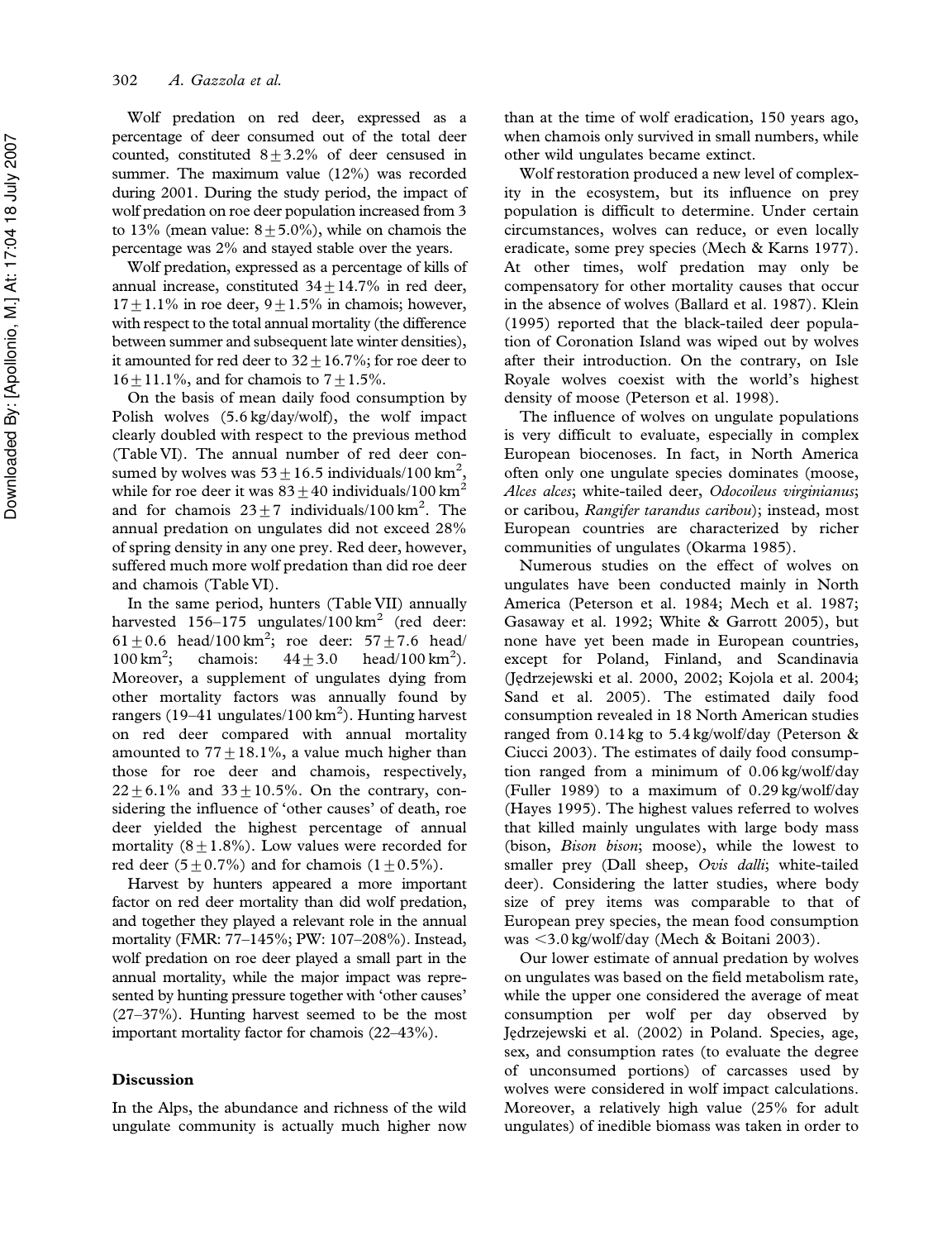|                                | Table VI. Wolf impact on $\frac{2}{3}$<br>$\frac{3}{4}$<br>Table VI. Wolf impact on $\frac{2}{3}$<br>$\frac{4}{3}$<br>$\frac{1}{3}$<br>$\frac{1}{3}$<br>$\frac{1}{3}$<br>$\frac{1}{3}$<br>$\frac{1}{3}$<br>$\frac{1}{3}$<br>$\frac{1}{3}$<br>$\frac{1}{3}$<br>$\frac{1}{3}$<br>$\frac{1}{3}$<br>$\frac{1}{3}$<br>$\frac{1}{$ |                  |                                   |                                                 |                                                                               |                |                                   |                                  |
|--------------------------------|------------------------------------------------------------------------------------------------------------------------------------------------------------------------------------------------------------------------------------------------------------------------------------------------------------------------------|------------------|-----------------------------------|-------------------------------------------------|-------------------------------------------------------------------------------|----------------|-----------------------------------|----------------------------------|
|                                | Food gequirement per wolf estimated by FMR formula (Nagy 1987)                                                                                                                                                                                                                                                               |                  |                                   |                                                 | Mean daily food intake by wolves in eastern Poland (Jedrzejewski et al. 2002) |                |                                   |                                  |
|                                | Annanal predation                                                                                                                                                                                                                                                                                                            |                  | Annual predation on ungulates (%) |                                                 |                                                                               |                | Annual predation on ungulates (%) |                                  |
| Year                           | (no. $\frac{1}{R}$ led/100 km <sup>2</sup> )                                                                                                                                                                                                                                                                                 |                  |                                   | Spring density Annual increase Annual mortality | Annual predation<br>(no. killed/100 $\text{km}^2$ )                           | Spring density |                                   | Annual increase Annual mortality |
| Red deer (Cervus elaphus)      |                                                                                                                                                                                                                                                                                                                              |                  |                                   |                                                 |                                                                               |                |                                   |                                  |
| 2000-01                        | Downloa<br>20                                                                                                                                                                                                                                                                                                                | 6                | 25                                | 19                                              | 44                                                                            | 13             | 53                                | 40                               |
| $2001 - 02$                    | 34                                                                                                                                                                                                                                                                                                                           | 12               | 51                                | 51                                              | 72                                                                            | 25             | 109                               | 109                              |
| $2002 - 03$                    | 20                                                                                                                                                                                                                                                                                                                           | $\overline{7}$   | 26                                | 27                                              | 43                                                                            | 14             | 55                                | 59                               |
| 2000-03                        | $25 \pm 8.1$                                                                                                                                                                                                                                                                                                                 | $8 + 3.2$        | $34 \pm 14.7$                     | $32 \pm 16.7$                                   | $53 + 16.5$                                                                   | $17 + 6.7$     | $72 + 31.8$                       | $69 + 35.6$                      |
| Roe deer (Capreolus capreolus) |                                                                                                                                                                                                                                                                                                                              |                  |                                   |                                                 |                                                                               |                |                                   |                                  |
| $2000 - 01$                    | 21                                                                                                                                                                                                                                                                                                                           | 3                | 7                                 | 6                                               | 44                                                                            | 7              | 15                                | 12                               |
| $2001 - 02$                    | 38                                                                                                                                                                                                                                                                                                                           | 8                | 16                                | 15                                              | 81                                                                            | 17             | 34                                | 32                               |
| $2002 - 03$                    | 58                                                                                                                                                                                                                                                                                                                           | 13               | 29                                | 28                                              | 124                                                                           | 28             | 62                                | 61                               |
| 2000-03                        | $39 + 18.5$                                                                                                                                                                                                                                                                                                                  | $8 + 5.0$        | $17 + 11.1$                       | $16 + 11.1$                                     | $83 + 40.0$                                                                   | $17 + 10.5$    | $37 + 23.6$                       | $35 \pm 24.6$                    |
| Chamois (Rupicapra rupicapra)  |                                                                                                                                                                                                                                                                                                                              |                  |                                   |                                                 |                                                                               |                |                                   |                                  |
| 2000-01                        | 14                                                                                                                                                                                                                                                                                                                           | $\overline{c}$   | 9                                 | 6                                               | 30                                                                            | 5              | 20                                | 14                               |
| $2001 - 02$                    | $\overline{7}$                                                                                                                                                                                                                                                                                                               | $\boldsymbol{2}$ | $\overline{7}$                    | $\overline{7}$                                  | 16                                                                            | 4              | 15                                | 16                               |
| $2002 - 03$                    | 11                                                                                                                                                                                                                                                                                                                           | $\overline{2}$   | 10                                | $\mathbf{Q}$                                    | 23                                                                            | 5              | 22                                | 19                               |
| $2000 - 03$                    | $11 \pm 3.5$                                                                                                                                                                                                                                                                                                                 | $2 + 0.0$        | $9 + 1.5$                         | $7 + 1.5$                                       | $23 + 7.0$                                                                    | $5 + 0.6$      | $19 + 3.6$                        | $16 + 2.5$                       |

# Table VI. Wolf impact on  $\frac{5}{5}$ <br>Table VI. Wolf impact on  $\frac{5}{5}$ <br> $\frac{4}{5}$ <br> $\frac{1}{5}$ <br> $\frac{1}{5}$ <br> $\frac{1}{5}$ <br> $\frac{1}{5}$ <br> $\frac{1}{5}$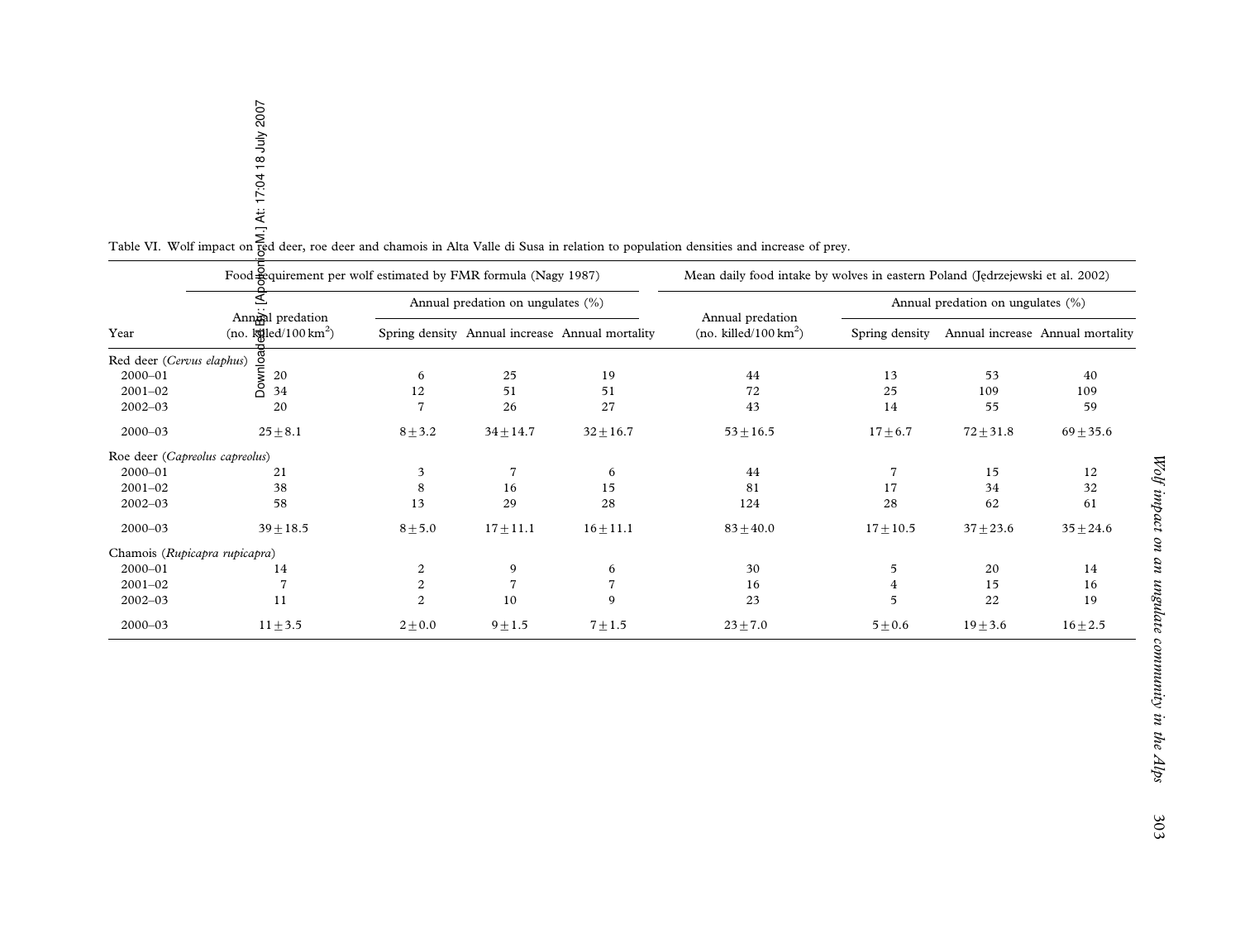| o, M.] At: 17:04 18 July 2007<br>Table VII. Impact of huntigg harvests and other causes of mortality on the wild ungulate population in Alta Valle di Susa (2000-2002). |                                            |                                         |                    |                     |                                                     |                           |                    |                     |
|-------------------------------------------------------------------------------------------------------------------------------------------------------------------------|--------------------------------------------|-----------------------------------------|--------------------|---------------------|-----------------------------------------------------|---------------------------|--------------------|---------------------|
|                                                                                                                                                                         |                                            | Hunters                                 |                    |                     |                                                     | Other causes of mortality |                    |                     |
|                                                                                                                                                                         |                                            | Annual hunting harvest on ungulates (%) |                    |                     |                                                     | Annual losses (%)         |                    |                     |
| wnloaded By: [Apc<br>Year                                                                                                                                               | Annual hunting harvest<br>on ungulates (%) | Spring<br>density                       | Annual<br>increase | Annual<br>mortality | Annual mortality<br>(no. killed/100 $\text{km}^2$ ) | Spring<br>density         | Annual<br>increase | Annual<br>mortality |
| ಕೆ<br>Red deer (Cervus elaphus)                                                                                                                                         |                                            |                                         |                    |                     |                                                     |                           |                    |                     |
| $2000 - 01$                                                                                                                                                             | 63                                         | 19                                      | 76                 | 58                  | $\sqrt{5}$                                          | $\boldsymbol{2}$          | 6                  | 5                   |
| $2001 - 02$                                                                                                                                                             | 62                                         | 22                                      | 94                 | 94                  | $\overline{\mathbf{3}}$                             | $\mathbf{1}$              | 5                  | 5                   |
| $2002 - 03$                                                                                                                                                             | 58                                         | $20\,$                                  | 75                 | 80                  | 5                                                   | 2                         | 6                  | 6                   |
| $2000 - 03$                                                                                                                                                             | $61 \pm 2.6$                               | $20 \pm 1.5$                            | $82 + 10.7$        | $77 \pm 18.1$       | $4 + 1.2$                                           | $2 + 0.6$                 | $6 \pm 0.6$        | $5\pm0.7$           |
| Roe deer (Capreolus capreolus)                                                                                                                                          |                                            |                                         |                    |                     |                                                     |                           |                    |                     |
| 2000-01                                                                                                                                                                 | 64                                         | 10                                      | 21                 | 18                  | 34                                                  | 6                         | 12                 | 9                   |
| $2001 - 02$                                                                                                                                                             | 49                                         | $10\,$                                  | 21                 | 19                  | 15                                                  | 3                         | 6                  | 6                   |
| $2002 - 03$                                                                                                                                                             | 54                                         | 14                                      | 29                 | 29                  | 16                                                  | $\overline{4}$            | 8                  | 8                   |
| $2000 - 03$                                                                                                                                                             | $57 + 7.6$                                 | $11 \pm 2.3$                            | $24\pm4.6$         | $22 \pm 6.1$        | $22 \pm 10.7$                                       | $4\pm1.5$                 | $9 + 3.1$          | $8 \pm 1.8$         |
| Chamois (Rupicapra rupicapra)                                                                                                                                           |                                            |                                         |                    |                     |                                                     |                           |                    |                     |
| $2000 - 01$                                                                                                                                                             | 47                                         | $\,8\,$                                 | 32                 | 22                  | 1                                                   | 0.2                       | 1                  | 1                   |
| $2001 - 02$                                                                                                                                                             | 44                                         | $10\,$                                  | 41                 | 43                  | 1                                                   | 0.1                       | 1                  | 1                   |
| $2002 - 03$                                                                                                                                                             | 41                                         | 9                                       | 39                 | 34                  | 2                                                   | 0.4                       | 2                  | 1                   |
| $2000 - 03$                                                                                                                                                             | $44 + 3.0$                                 | $9 + 1.0$                               | $37 + 4.7$         | $33 \pm 10.5$       | $1 \pm 0.6$                                         | $0.2 \pm 0.2$             | $1 \pm 0.6$        | $1 \pm 0.5$         |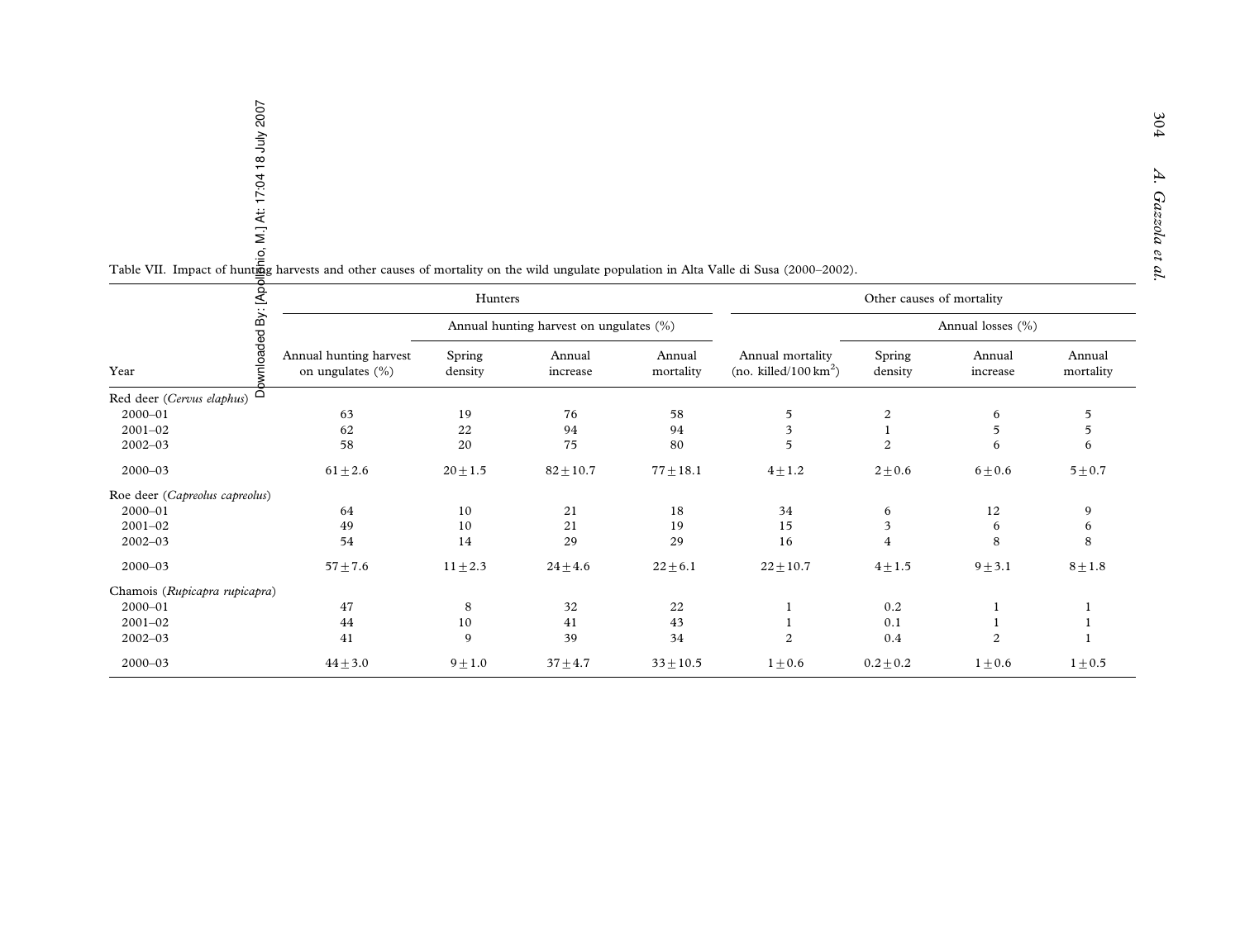avoid underestimating the consumption rate. This approach probably leads, however, to a slight discrepancy between the hypothesized and the effective impact of wolves on ungulate populations. The estimate of daily food requirement per 32 kg wolf was 2.6 kg (FMR) (based on Nagy's 1987 metabolic model) (3.2 kg/wolf/day taking into account that 25% of carcass biomass is inedible). However, results from intensive radio-tracking yielded 5.6 kg/ wolf/day in Poland where adult wolves are somewhat heavier (about 45 kg) (Jedrzejewski et al. 2002). However, most of the variation could be due to methodological aspects and local context variations from one study to another, so we decided to consider the consequences of adopting different models to evaluate their suitability.

A drastic decline of red deer population should have been observed during the period of study, if the average daily consumption rate of the Polish wolves were adopted, but that was not the case. We therefore think that the impact of wolves can be better expressed using the value obtained with the FMR method than that based on the consumption rate estimated for Eastern Europe.

Our study seems to be in line with other cases in which prey populations were not influenced by the presence of wolves (Mech 1986; Adams & Dale 1998; Mech et al. 1998; Peterson et al. 1998; Nelson & Mech 2000). Wild ungulate densities did not change before or after arrivals of wolves in Susa Valley (census data of CATO2). Even if red deer was the prey species most influenced by wolf presence, wolf predation alone was a poor predictor of its population dynamics. In fact, wolf predation, as a percentage of annual mortality, yielded a higher value in red deer (32%) than roe deer and chamois (respectively, 16% and 7%). A similar phenomenon was found for Białowieża Primeval Forest (Poland) where 40% of annual red deer mortality was due to wolves, as compared with 24% for wild boar and 7% for roe deer (Jędrzejewski et al. 2002). The high susceptibility of red deer, in the Susa Valley, could be a result of the close overlap of habitat and altitude use with the wolf, and to their more conspicuous herding. On the contrary, the lowest wolf predation, that on chamois, was mainly due to the scarce accessibility of this prey. The high use of wide-rocky and high altitude areas by chamois and their being well adapted to snow conditions makes it difficult for wolves to catch them in Susa Valley (Gazzola et al. 2005).

Numerous studies (Fritts & Mech 1981; Peterson et al. 1984; Jędrzejewski et al. 1992; Mattioli et al. 1995) indicated that young ungulates proved to be an important fraction of the wolf diet. Thus, the

greatest demographic effects on ungulate population by wolves should be due to predation on young of the year (Pimlott 1967; Mech 1970). In our study area, wolves take up to 21% of annual production of red deer, 11% of roe deer and 5% of chamois. These low values may be partially explained by the wide use of domestic ungulates by wolf in summer. The share of wolf predation among cervids, chamois and livestock seems to guarantee the reproduction and stability of wild ungulate populations.

Moreover, numerous papers report that wolf predation tends to focus primarily on the youngest and debilitated members of prey herds (Mech 1966; Schwartz et al. 1992). Thus such herds, given the predation of wolves, tend to be constituted by individuals in good physical and health conditions, and therefore of high productivity. In Susa Valley, most of the red deer killed by wolves were suffering from heavy malnutrition, while in roe deer, femur fat levels of wolf kills were high and did not differ from those of the population (Gazzola et al. unpublished). The viability of the red deer population was evidenced by their high reproduction rate (Meneguz et al. 2005).

Some evidence for the partially compensatory role of predation was provided in central Europe, as wolves in winter selected the weakest deer with very low fat reserves (Jędrzejewski 2005).

Thus we believe that the wolf recolonization of the western Alps should not determine the decline of the ungulate population but, quite the contrary, it will be a driving force of change in prey distribution, behaviour, and movements, and will determine a change in the population structure of prey species.

Hunting harvests by humans and wolf predation together could be important factors, limiting red deer population size in Susa Valley. The effects of these two factors were likely additive and could explain the 109% of red deer annual mortality estimated on the basis of census results. This result shows that cervid censuses can lead to underestimation, but they are important for evaluating the order of magnitude of the effects of hunting and predation.

On the contrary, wolf predation was the lowest mortality factor for roe deer, while traffic accidents were the main cause of mortality (37%) followed by hunting harvests (22%). Harvesting by hunters seemed to be the only important cause of death of chamois, but it must be emphasized that the low value of causes such as malnutrition, disease and avalanches (3%) is clearly underestimated, due to the difficulties of reaching and monitoring the winter quarters of this species and of collecting carcasses.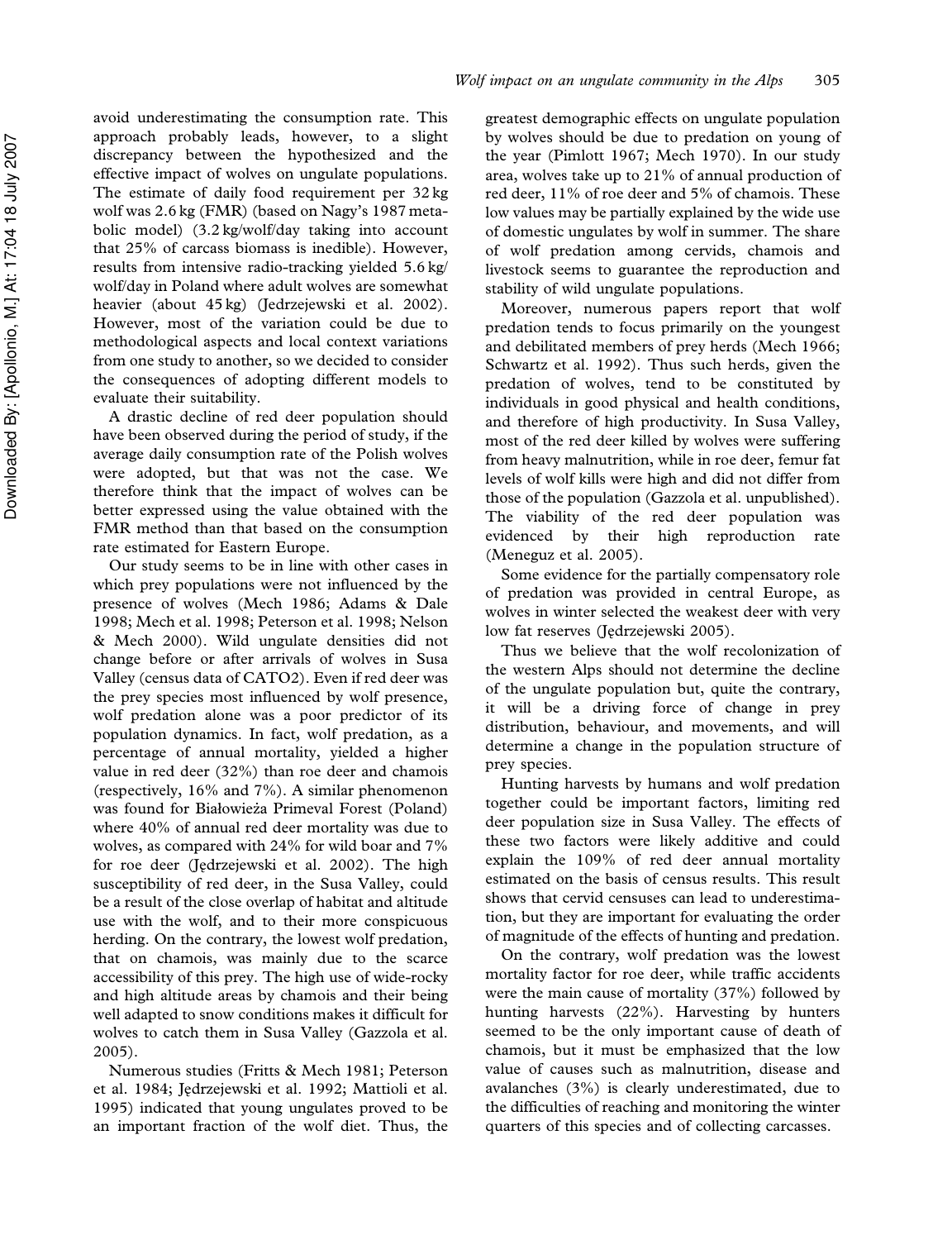### Acknowledgements

We wish to thank Ezio Ferroglio (Dip. di Produzione Animale, Epidemiologia ed Ecologia, Universita` di Torino) for his help in data collection; Alberto Dotta, Federico Kurscinski, Rinaldo Gros (Consorzio Forestale Alta Valle di Susa), Pino Arleo (Comprensorio Alpino CATO2) are thanked for their support in technical activities. We are also grateful to the Servizio Tutela Flora e Fauna of Turin Province, the Corpo Forestale dello Stato and Gran Bosco di Salbertrand Natural Park rangers for invaluable collaboration. We would also like to thank James Burge for linguistic revision. The study was supported by the Turin Province Administration and the Piedmont Regional Government.

### References

- Adams LG, Dale BW. 1998. Reproductive performance of female Alaskan caribou. Journal of Wildlife Management 62:1184–1195.
- Apollonio M. 1992. Evolution of environment and human activities in Apennines in relation to wolf (Canis lupus) presence. In: Proceedings of the Conference 'Dalla Parte del Lupo'. Parma, Italy: World Wildlife Fund. pp 54–63.
- Apollonio M. 2004. Gli ungulati in Italia: status, gestione e ricerca scientifica. Hystrix, Italian Journal of Mammalogy 15:21–34.
- Apollonio M, Ciuti S, Pedrotti L, Banti P. 2004a. Ungulate distribution, consistency, and management in Italy. 12–17 Nov 2004; Erice, Sicily, Italy. Ettore Majorana Centre for Scientific Culture.
- Apollonio M, Mattioli L, Scandura M, Mauri L, Gazzola A, Avanzinelli E. 2004b. Wolves in the Casentinesi Forests: Insights for wolf conservation in Italy from a protected area with a rich wild prey community. Biological Conservation 120:249–260.
- Ballard WB, Whiteman JS, Gardner CL. 1987. Ecology of an exploited wolf population in south-central Alaska. Wildlife Monograph 98:1–54.
- Bassano B, Boano G, Meneguz PG, Mussa PP, Rossi L. 1999. I selvatici delle Alpi Piemontesi, biologia e gestione. Torino: Regione Piemonte, EDA.
- Boitani L, Ciucci P. 1993. Wolf in Italy: critical issue for their conservation. In: Promberger C, Schröder W, editors. Wolves in Europe: Status and Perspectives. Ettal, Germany: Wildbiologische Gesellschaft München e.V.
- Boitani L, Zimen E. 1975. Number and distribution of wolves in Italy. Zeitschrift für Säugetierkunde 40:102-112.
- Capitani C, Bertelli I, Varuzza P, Scandura M, Apollonio M. 2004. A comparative analysis of wolf (Canis lupus) diet in three different Italian ecosystems. Mammalian Biology 69:1–10.
- Ciucci P, D'Alessio S, Mattei L, Boitani L. 2001. Stima della biomassa consumata tramite analisi degli escrementi: calibrazione del modello sulle principali prede selvatiche del lupo in Italia. III Congresso Italiano di Teriologia, 2001 Sept. 21–23; San Remo, Italia. ATiT. 63 p.
- Demeneghi D, Meneguz PG, Rossi L. 1987. Distribuzione, status ed evoluzione delle attuali popolazioni di cervo, capriolo e camoscio in val Susa. In: Ungulati selvatici e territorio: indirizzi di gestione. Provincia di Torino—Regione Piemonte.
- Fritts SH, Mech LD. 1981. Dynamics, movements, and feeding ecology of a newly protected wolf population in northwestern Minnesota. Wildlife Monograph 80:1–79.
- Fuller TK. 1989. Population dynamics of wolves in north-central Minnesota. Wildlife Monograph 105:1–41.
- Gasaway WC, Boertje RD, Grangaard DV, Kelleyhouse DG, Stephenson RO, Larsen DG. 1992. The role of predation in limiting moose at low densities in Alaska and Yukon and implications for conservation. Wildlife Monograph 120:  $1-59.$
- Gazzola A, Avanzinelli E, Mauri L, Scandura M, Apollonio M. 2002. Temporal changes of howling in south European wolf packs. Italian Journal of Zoology 69:157–161.
- Gazzola A, Bertelli I, Avanzinelli E, Tolosano A, Bertotto P, Apollonio M. 2005. Predation by wolves (Canis lupus) on wild and domestic ungulates of the Western Alps, Italy. Journal of Zoology (London) 266:205–213.
- Głowaciński Z, Profus P. 1997. Potential impact of wolves (Canis lupus) on prey populations in eastern Poland. Biological Conservation 80:99–106.
- Harrington F, Mech LD. 1982. An analysis of howling response parameters useful for wolf pack censusing. Wildlife Monograph 46:686–693.
- Hayes RD. 1995. Numerical and functional responses of wolves and regulation of moose in the Yukon. Master's thesis, Simon Fraser University, Burnaby, BC. 144 p.
- Jędrzejewski W. 2005. Impact of wolf predation, hunting harvest and food resource on red deer population dynamics. In: Proceedings of the Stelvio Seventy Conference. 8–11 Sept 2005; Rabbi (TN), Italy. Trento: Tipografia Tenni Editrice. 101 p.
- Jędrzejewski W, Jędrzejewska B, Okarma H, Ruprecht AL. 1992. Wolf predation and snow cover as mortality factors in the ungulate community of the Bialowieza National Park, Poland. Oecologia 90:27–36.
- Jędrzejewski W, Jędrzejewska B, Okarma H, Schimdt K, Zub K, Musiani M. 2000. Prey selection and predation by wolves in Bialowieza Primeval Forest, Poland. Journal of Mammalogy 81:197–212.
- Jedrzejewski W, Schimdt K, Theuerkauf J, Jedrzejewska B, Selva N, Zub K, Szymura L. 2002. Kill rates and predation by wolves on ungulate populations in Bielowieza Primeval Forest (Poland). Ecology 83:1341–1356.
- Klein DR. 1995. The introduction, increase, and demise of wolves on Coronation Island, Alaska. In: Carbyn LN, Frits SH, Seip DR, editors. Ecology and Conservation of Wolves in a Changing World. Edmonton, Alberta: Canadian Circumpolar Institute. pp 275–280.
- Kojola I, Huitu O, Toppinen K, Heikura K, Heikkinen S, Ronkainen S. 2004. Predation on European wild forest reindeer (Rangifer tarandus) by wolves (Canis lupus) in Finland. Journal of Zoology (London) 263:229–235.
- Luccarini S, Mauri L. 2000. Il cervo in Alta Val di Susa. Comportamento spaziale e uso dell'habitat. Provincia di Torino – Servizio Tutela della Fauna e della Flora. Turin: Ananke.
- Mattioli L, Apollonio M, Mazzarone V, Centofanti E. 1995. Wolf food habits and wild ungulate availability in the Foreste Casentinesi National Park, Italy. Acta Theriologica 40:387–402.
- Mech LD. 1966. The wolves of Isle Royale. U.S. National Park Service Fauna Series, no. 7. U.S. Govt. Printing Office. 210 p.
- Mech LD. 1970. The Wolf. The Ecology and Behaviour of an Endangered Species. New York: Natural History Press.
- Mech LD. 1986. Wolf population in the central Superior National Forest, 1967–1985. USDA Forest Service Research Paper